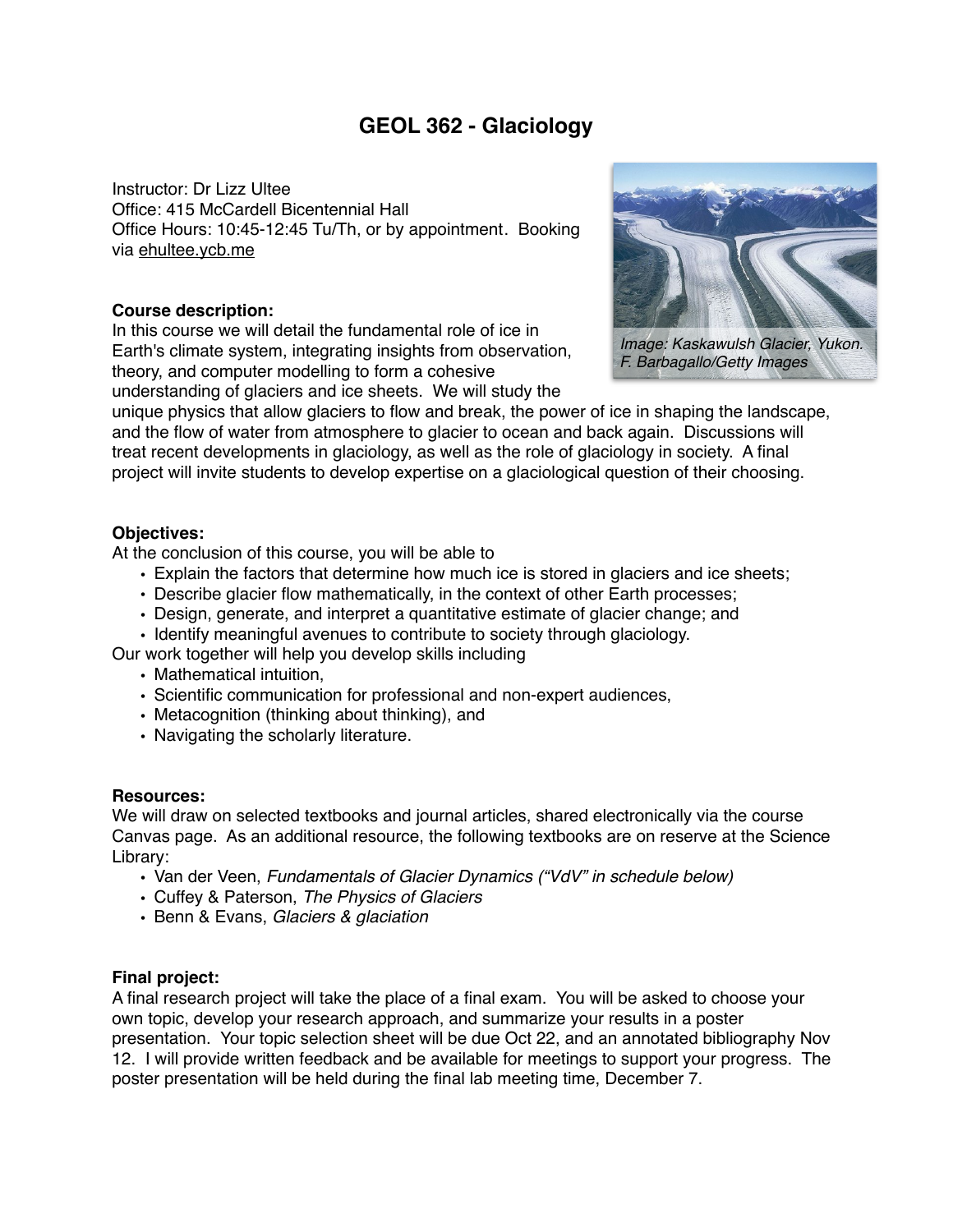#### **Collaborative annotation:**

I have posted each assigned course reading as a PDF or link on Canvas. Before each class session, I will ask you to use the Hypothesis tool to post comments and/or questions on the assigned reading. This collaborative annotation will help me see common themes in your thinking, and ideally help you all learn from each other's perspectives. We can practice accessing Hypothesis during the first class session.

#### **Assessment and grading:**

We will use frequent check-ins, not all of which will be graded, to gauge progress and evolving needs. Example assessments could include

- Short in-class writing assignments ("minute papers"),
- Surveys,
- Group exercises and brief presentations,
- Online annotation of readings,
- Lab reports,
- Problem sets, and
- Reflective writing

Your course mark will be assigned according to the suggested weighting and ranges listed below. **You have the opportunity to adjust the weighting to better reflect your strengths and goals. There will be a quiz available on Canvas until the midterm recess for you to revise the weighting for your course mark.**

| 35% Final research project         |           | <b>Course mark Numerical range</b> |
|------------------------------------|-----------|------------------------------------|
| 20% Lab reports                    | A         | 90-100                             |
| 20% Class preparation (annotation) | А-        | 85-89                              |
| 15% Problem sets and assignments   | $B+$      | 82-84                              |
| 10% Class participation            | B         | 78-81                              |
|                                    | <b>B-</b> | 75-77                              |
|                                    | $C+$      | 72-74                              |
|                                    | C         | 68-71                              |
|                                    | $C -$     | 65-67                              |
|                                    | D         | 55-64                              |
|                                    | F         | $50$                               |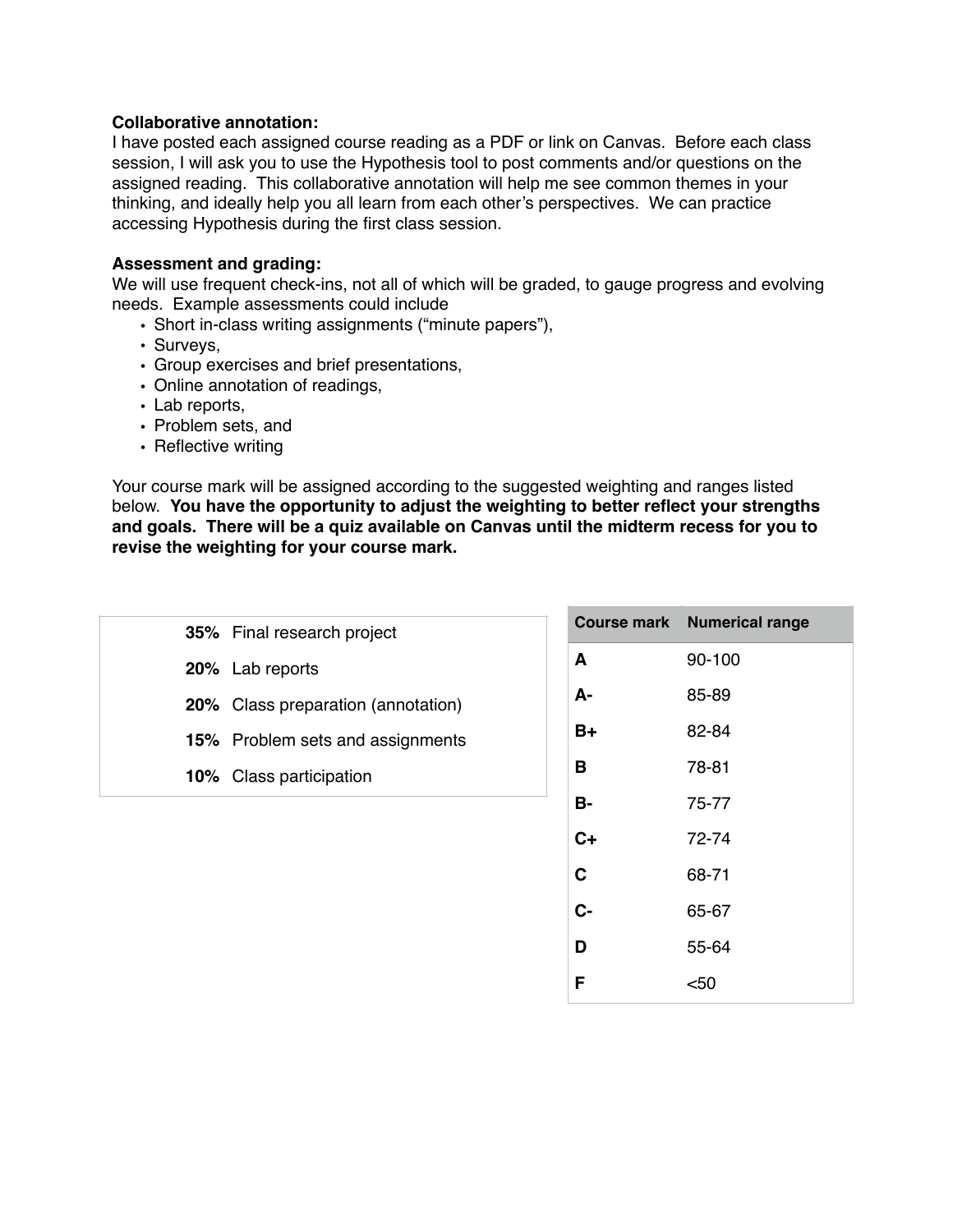## **Course schedule:**

Below is a course schedule, subject to adjustments according to our class needs and wants. Most course readings have an annotation assignment on Canvas. It is essential to do the assigned preparation, as we will spend class time building on these resources. **Dates** - Topics - Class preparation - Assignments

**Week 1, 9/13-9/17:** Preliminaries - learning agreements, what makes a glacier, distribution of ice on Earth. "How to Mourn a Glacier". Learning agreement.

**Week 2, 9/20-9/24:** Building a glacier - surface mass balance. Getting to know the stress tensor and non-Newtonian flow. "How Do Glaciers Move" video; VdV Ch1. Lab report 1; Prob. Set 1.

**Week 3, 9/27-10/1:** Continuum mechanics - a mathematical description for the deformation of solids and flow of fluids. Stress tensor video; VdV Ch 2-3. Theory workshop report.

**Week 4, 10/4-10/8:** Modelling glacier flow - Stokes flow, the Shallow Ice Approximation, special limiting cases, what a numerical model does. Stokes equation video; VdV Ch 4. Prob. Set 2.

**Week 5, 10/11-10/15:** Numerical modelling - getting to know the Open Global Glacier Model. Indigenous People's Day discussion. "The Maori Vision…" and OGGM-Edu walkthrough. Lab report 2.

**Week 6, 10/18-10/22:** Glacier thermodynamics & hydrology. Midterm recess - no Tuesday class or lab. VdV Ch 6. Final project topic selection.

**Week 7, 10/25-10/29:** Basal processes - flow around obstacles, basal sliding, subglacial hydrologic systems, glacial erosion, postglacial landforms. VdV Ch7 and Egholm et al; glacial landforms video. Lab report 3.

**Week 8, 11/1-11/5:** Fracture - crevasses, ice damage, iceberg calving, tidewater glaciers and ice shelves. Colgan et al 2016, Nick et al 2009. Assignment 3.

**Week 9, 11/8-11/12:** Ice sheet instabilities and sea level rise. Alex Robel IGS Seminar video; Huss & Hock 2018 and Immerzeel et al. 2020. Poster annotated bibliography.

**Week 10, 11/15-11/19:** Glacial water resources - seasonal runoff, "peak water", drought in glaciated basins. Soruco et al 2015, "La Paz adapts", and Lemos et al 2012; Tuni glacier video. Lab report 4 (Tuesday).

**Week 11, 11/22-11/26:** Glacial hazards - jokulhlaups, surges, collapses. Thursday Thanksgiving - no class. In the Shadow of Melting Glaciers Ch2. Assignment 4.

**Week 12, 11/29-12/3:** From knowledge to action - adaptation to glacier change, science in context. Orlove 2009 and Carey et al 2013. Lab report 5.

**Week 13, 12/6-12/10:** Making meaning of glaciology - what to do with what we've learned, reflecting on the important considerations of the field and who determines them. Qoyllur Rit'i gallery. Poster presentation; reflective essay.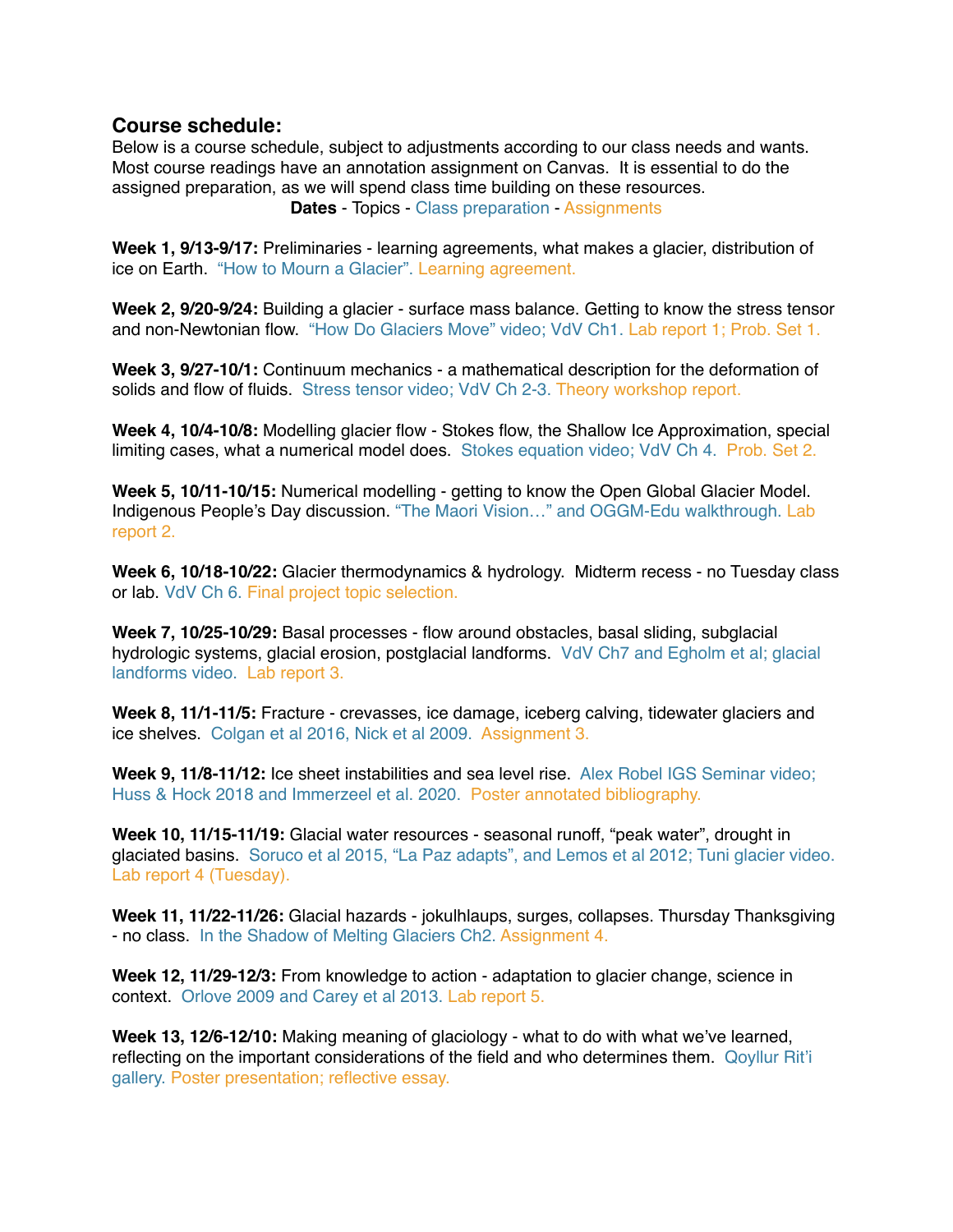## **Policies & resources**

#### **What to bring to class**

A notebook, pen, and laptop (for lab). In-class activities will often ask you to write things down. Numerical modelling and data exploration labs will be on the computer, and it is probably easiest for you to use your own laptop. For lab in Week 2: anyone who has a digital watch and anyone who has a smartphone with camera, please bring them along!

#### **How to participate in class**

There are lots of ways to be an active participant in class. Here are some options for how you can participate, according to what best suits your style:

- Sharing your ideas and questions with the class
- Making space for others to contribute to class discussions
- Submitting ungraded assignments and activity sheets in class
- Posting thoughtful questions and comments in our online spaces (Canvas, Hypothesis, etc.)
- Responding promptly if I email you about class business
- Working together with classmates on graded assignments
- Attending office hours

#### **Honor Code**

I am required to remind you that this course is subject to the Undergraduate Honor System (go.middlebury.edu/honorcode). Plagiarism, cheating, duplication of work, and falsifying data are all prohibited under the Code. I do encourage you to work together on assignments and labs; simply ensure that you each write up your own version of anything you hand in unless otherwise specified, and make note of anyone you worked with. I also encourage you to consult the course materials and the glaciological literature to inform your work; simply ensure you cite as required by the Code. I tend to use APA style citation, but I'm not too picky. If you are confused about a point relating to the Honor Code, including any troubles with attribution, please come and talk to me.

#### **Late work**

Some assignments, such as annotating readings in Hypothesis or completing an in-class writing exercise, are very specific to what we're doing in class on a given day, so it doesn't really make sense to turn them in late. Those cannot be turned in late, but we will drop your lowest 2 scores for annotation assignments.

For bigger assignments, such as lab reports or your final project milestones, I would like to have everyone's work as close to the deadline as possible so that I can return it to you with feedback as fast as possible. Plus, when you hand things in on time, you can move on to handling other important things in your life.

We discussed how to balance flexibility and structure as a class. The result: a budget of 5 free late days for everyone, to be used across the semester, on larger assignments. After all late days are used up, further late submissions will incur a penalty of 10% per day. If you know you need to use up lots of late days, get in touch and we can discuss a plan.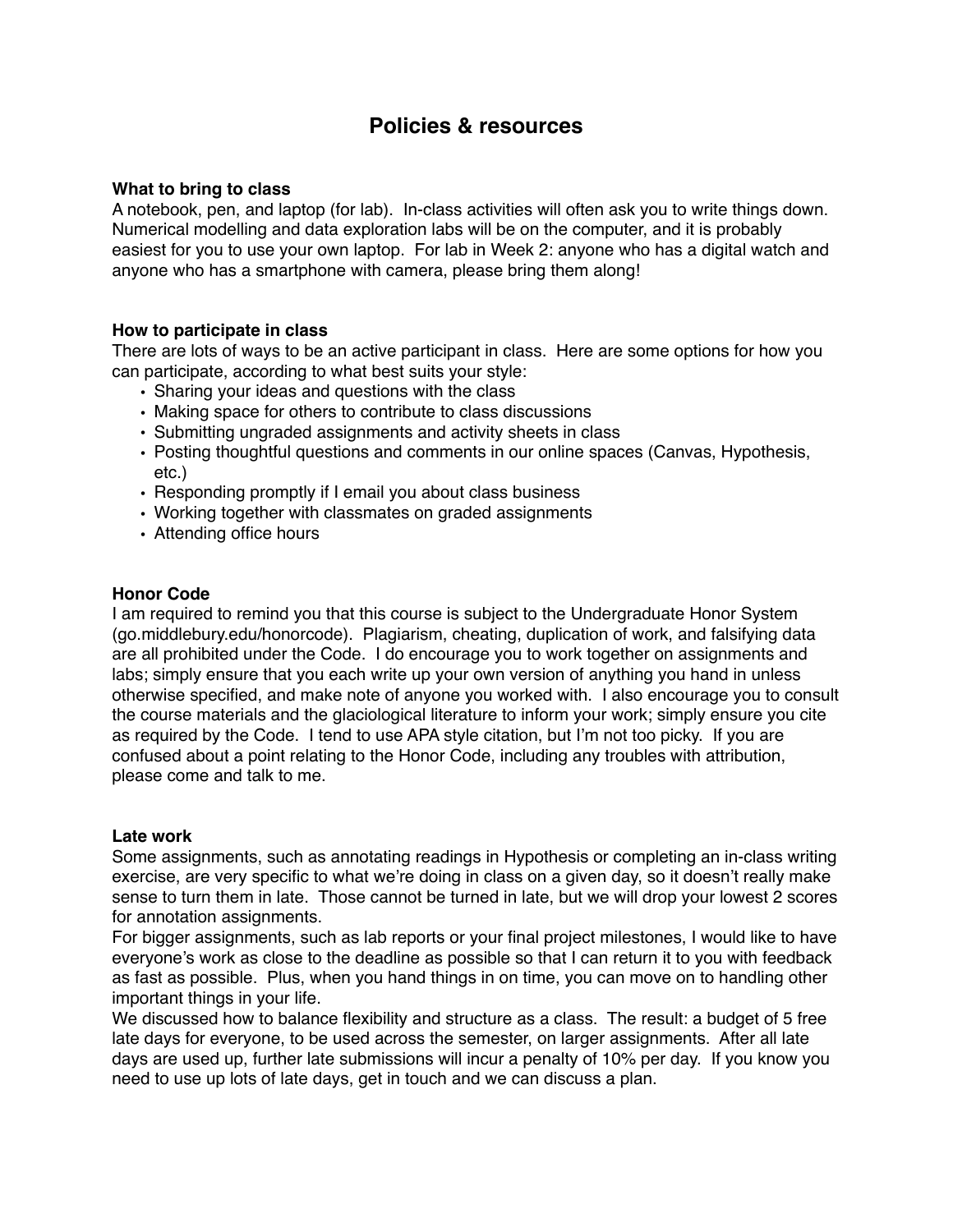#### **Extra credit**

In the interest of an equitable grading approach for everyone in class, I don't give individual opportunities for extra credit. Sometimes, really cool and unexpected events that relate directly to our course will come up in the middle of the semester. In that case, I might entice you to participate in those events by announcing an extra credit opportunity to the whole class. In general, if you are worried about your course mark, please get in touch with me to make a plan.

#### **Attendance**

It is my goal to provide you with an excellent learning environment in class. I hope you will attend every class in order to benefit from that environment. Please contact me if you know you will be missing more than two regular class sessions or one lab session. If you miss several sessions and I don't hear from you, I will contact you so we can make a plan together.

#### **Communication expectations**

Cultivating a healthy work-life balance helps me keep doing work I love for the long term. I encourage you to consciously create your best schedule as well. Part of that, for me, means not checking email outside of College business hours. That means that it might take up to 36 hours (or more on the weekend) to get a response to an email you send me. If you really need a faster response, the best thing to do is to stop by my office (MBH 415). You can also try sending an email with [URGENT] in the subject line. The best time to discuss course questions is during office hours or a scheduled appointment.

#### **Extenuating circumstances**

Life happens. There are lots of circumstances that can make it hard to learn: food insecurity, health concerns, and family crises, to name just a few. If you are struggling, please do reach out to me, your student life Dean, or to another trusted advisor on campus so that we can connect you with resources to support you. I will do what I can to ensure you have what you need and can focus on learning.

#### **Mental health services**

I encourage you to seek help anytime you need it. The office of Health and Wellness can provide free and confidential mental health evaluations, urgent care, group therapy, medication management, and referrals to off-campus providers. This year, Middlebury Counseling is prioritizing as-needed services, in many cases offering appointments on the same day they're requested. I am not a qualified mental health provider, but I can direct you to additional resources on campus as needed.

## **Accommodations and adjustments**

I am committed to fostering an inclusive and encouraging classroom environment. Please come to me any time to discuss things I could start, stop, or continue doing to promote inclusion. In addition, if you have a Letter of Accommodation, please contact me as early in the semester as possible to ensure that we can implement the necessary accommodations in a timely fashion. For eligible students without current Letters of Accommodation, assistance is available through